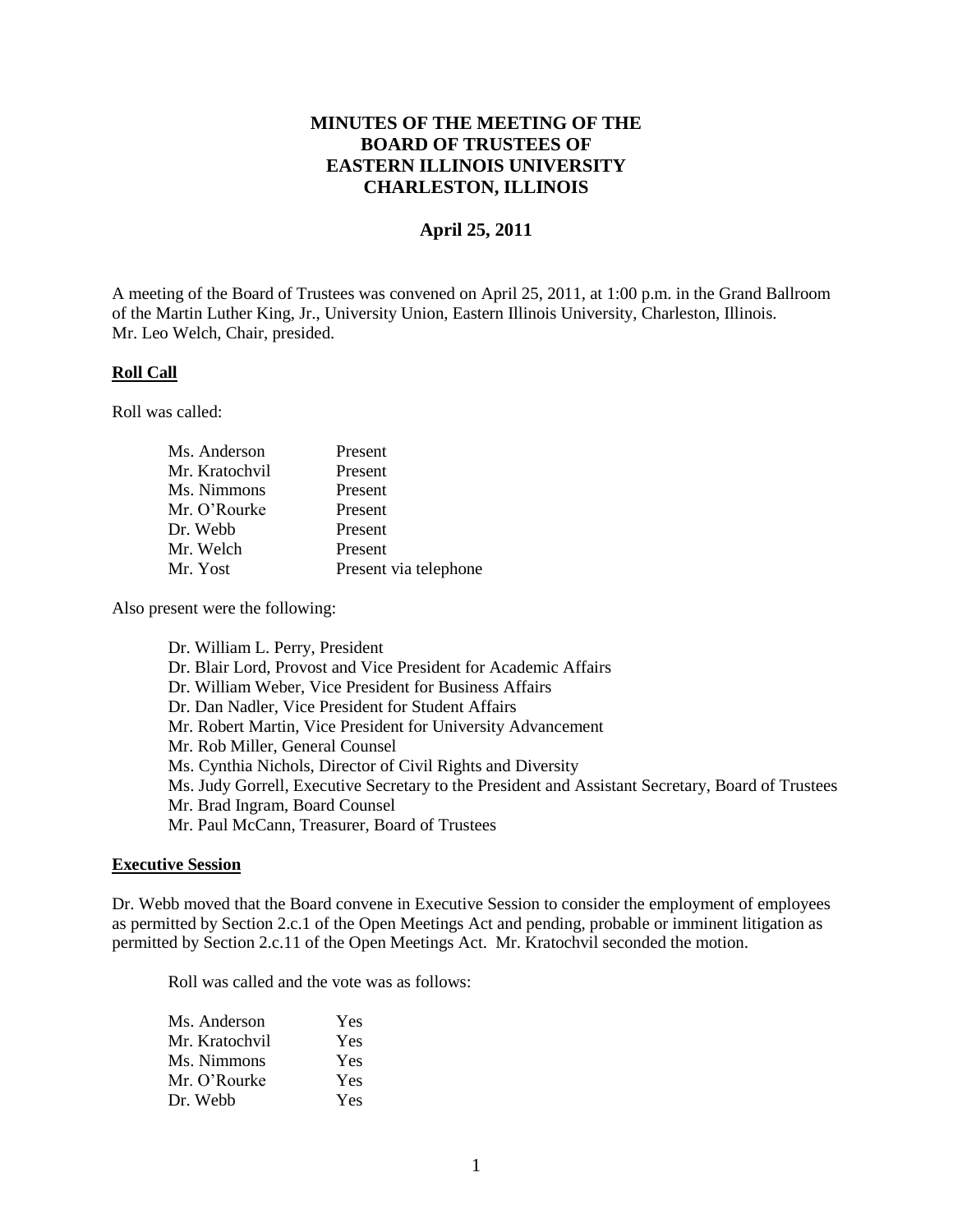| Mr. Welch | Yes |
|-----------|-----|
| Mr. Yost  | Yes |

Mr. O'Rourke moved to reconvene in Open Session. Mr. Kratochvil seconded the motion.

Roll was called and the vote was as follows:

| Ms. Anderson   | Yes |
|----------------|-----|
| Mr. Kratochvil | Yes |
| Ms. Nimmons    | Yes |
| Mr. O'Rourke   | Yes |
| Dr. Webb       | Yes |
| Mr. Welch      | Yes |
| Mr. Yost       | Yes |
|                |     |

Motion carried.

#### **Action Items**

1. Mr. Kratochvil moved to approve the minutes of the Board Meeting on March 11, 2011. Ms. Nimmons seconded the motion.

Roll was called and the vote was as follows:

| Ms. Anderson   | Yes |
|----------------|-----|
| Mr. Kratochvil | Yes |
| Ms. Nimmons    | Yes |
| Mr. O'Rourke   | Yes |
| Dr. Webb       | Yes |
| Mr. Yost       | Yes |
| Mr. Welch      | Yes |

Motion carried.

2. Mr. Kratochvil moved to approve the University Court Parking Lot Improvements at a cost not to exceed \$900,000, including contingency, from a vendor to be determined. The source of funds is 2011 and 2012 Local Funds. Ms. Nimmons seconded the motion.

Since the bids will be received in May and Facilities need to move forward before the June meeting, Ms. Nimmons made an amendment to the motion: the Board of Trustees will approve the University Court Parking Lot Improvements contingent on the approval of the Finance/Audit Committee. Mr. O'Rourke seconded the motion.

Vote on the amendment: Roll was called and the vote was as follows:

| Ms. Anderson   | Yes |
|----------------|-----|
| Mr. Kratochvil | No  |
| Ms. Nimmons    | Yes |
| Mr. O'Rourke   | Yes |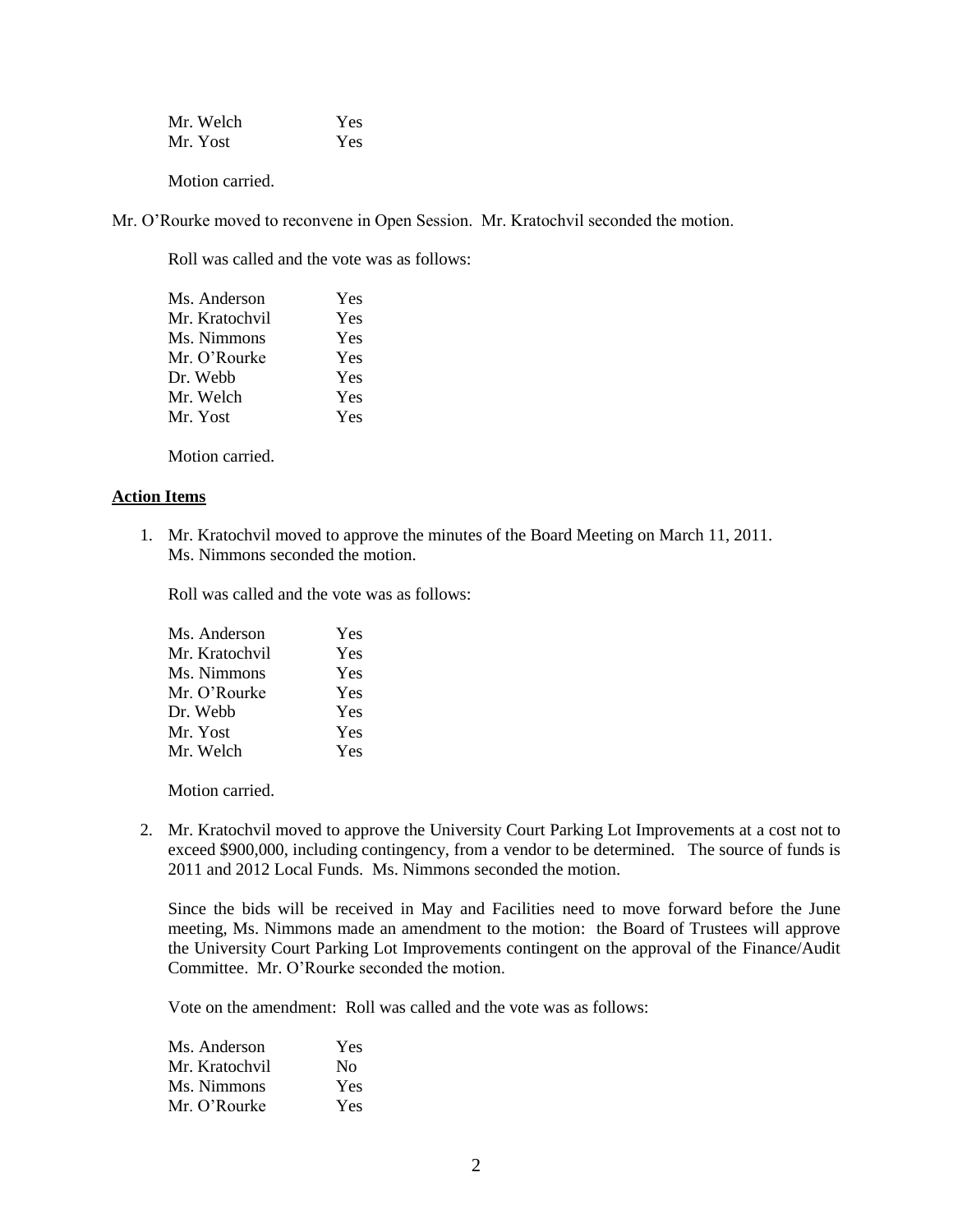| Dr. Webb  | Yes        |
|-----------|------------|
| Mr. Yost  | <b>Yes</b> |
| Mr. Welch | <b>Yes</b> |

Vote on the motion: Roll was called and the vote was as follows:

| Ms. Anderson   | Yes |
|----------------|-----|
| Mr. Kratochvil | Nο  |
| Ms. Nimmons    | Yes |
| Mr. O'Rourke   | Yes |
| Dr. Webb       | Yes |
| Mr. Yost       | Yes |
| Mr. Welch      | Yes |

Motion carried.

3. Dr. Webb moved to approve the awarding of tenure for 20 candidates who were presented by Dr. Lord. Mr. O'Rourke seconded the motion. The following individuals were presented for award of tenure effective with the 2011-2012 academic year:

| Dr. Milton Allen, Department of Music                                   |
|-------------------------------------------------------------------------|
| Dr. Kevin Anderson, Department of Political Science                     |
| Dr. Rick D. Anderson, Department of Mathematics and Computer Science    |
| Dr. Marko Grunhagen, School of Business                                 |
| Dr. R. Lance Hogan, School of Technology                                |
| Dr. Donald H. Holly, Jr., Department of Sociology and Anthropology      |
| Dr. Vanesa Landrus, Department of Foreign Languages                     |
| Dr. Heidi A. Larson, Department of Counseling and Student Development   |
| Dr. William F. Lovekamp, Department of Sociology and Anthropology       |
| Dr. Sham'Ah Md-Yunus, Department of Early Childhood, Elementary, and    |
| Middle Level Education                                                  |
| Dr. Letitia Lehua Moffitt, Department of English                        |
| Dr. James M. Novak, Department of Biological Sciences                   |
| Dr. Kiran Padmaraju, Department of Early Childhood, Elementary, and     |
| Middle Level Education                                                  |
| Dr. Grant Coleman Sterling, Department of Philosophy                    |
| Dr. Lisa M. Taylor, School of Family and Consumer Sciences              |
| Dr. Charles C. Wharram, Department of English                           |
| Dr. Peter S. Wiles, Department of Mathematics and Computer Science      |
| Dr. Jeffrey M. Willardson, Department of Kinesiology and Sports Studies |
| Dr. Melody L. Wollan, School of Business                                |
| Dr. Jie Zou, Department of Physics                                      |
|                                                                         |

Roll was called and the vote was as follows:

| Ms. Anderson   | Abstain |
|----------------|---------|
| Mr. Kratochvil | Yes     |
| Ms. Nimmons    | Yes     |
| Mr. O'Rourke   | Yes     |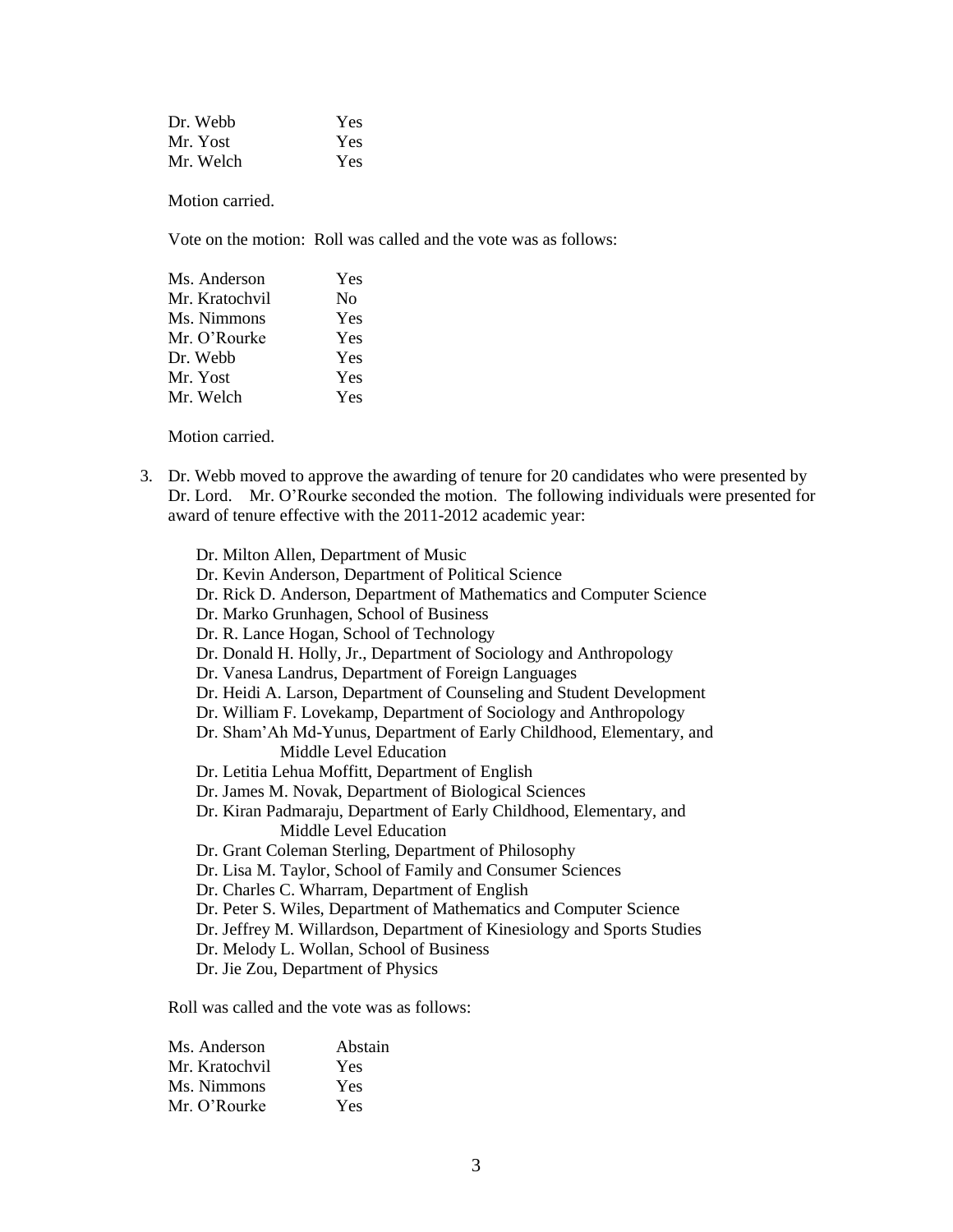| Dr. Webb  | Yes |
|-----------|-----|
| Mr. Yost  | Yes |
| Mr. Welch | Yes |

 4. Mr. Kratochvil moved to approve the Tuition and Fee Rates for FY 2012. Ms. Anderson seconded the motion.

#### **FY12 Tuition Recommendations**

# **Proposed FY12 Tuition (Fall 2011, Spring 2012, Summer 2012)**

**Undergraduate** - A student who has not earned the baccalaureate degree will pay the following tuition:

|                                                                                                  | <b>Illinois Resident</b> |                      |                 |
|--------------------------------------------------------------------------------------------------|--------------------------|----------------------|-----------------|
|                                                                                                  | <b>Present</b>           | <b>Proposed</b>      | <b>Increase</b> |
| Continuing, Non-guaranteed Students – Per Semester Hour<br>FY12 New Students – Per Semester Hour | \$197.00                 | \$218.00<br>\$269.00 | \$21.00         |

Effective FY05, state law (110 ILCS 665/10-120) provides that tuition for new undergraduate Illinois resident students will remain the same for four continuous academic years. The guaranteed tuition rate period is extended for undergraduate degree programs approved by the University for completion in more than four years. The extension is limited to the minimum number of additional semester(s) to complete the program as approved by the University. This list of programs approved by the University for completion in more than four years is maintained by the Provost. In addition, state law limits the tuition increase applied in a continuing resident undergraduate student's fifth and sixth years.

| Previous Rates:                              |          |
|----------------------------------------------|----------|
| FY11 Guaranteed Students – Per Semester Hour | \$254.00 |
| FY10 Guaranteed Students – Per Semester Hour | \$239.00 |
| FY09 Guaranteed Students – Per Semester Hour | \$218.00 |

#### **Non-Resident**

|                                                                                                  | <b>Present</b> | <b>Proposed</b>      | <b>Increase</b> |
|--------------------------------------------------------------------------------------------------|----------------|----------------------|-----------------|
| Continuing, Non-guaranteed Students – Per Semester Hour<br>FY12 New Students – Per Semester Hour | \$590.00       | \$654.00<br>\$807.00 | \$64.00         |
| Previous Rates:                                                                                  |                |                      |                 |
| FY11 Guaranteed Students – Per Semester Hour                                                     | \$762.00       |                      |                 |
| FY10 Guaranteed Students – Per Semester Hour                                                     | \$717.00       |                      |                 |
| FY09 Guaranteed Students – Per Semester Hour                                                     | \$654.00       |                      |                 |
|                                                                                                  |                |                      |                 |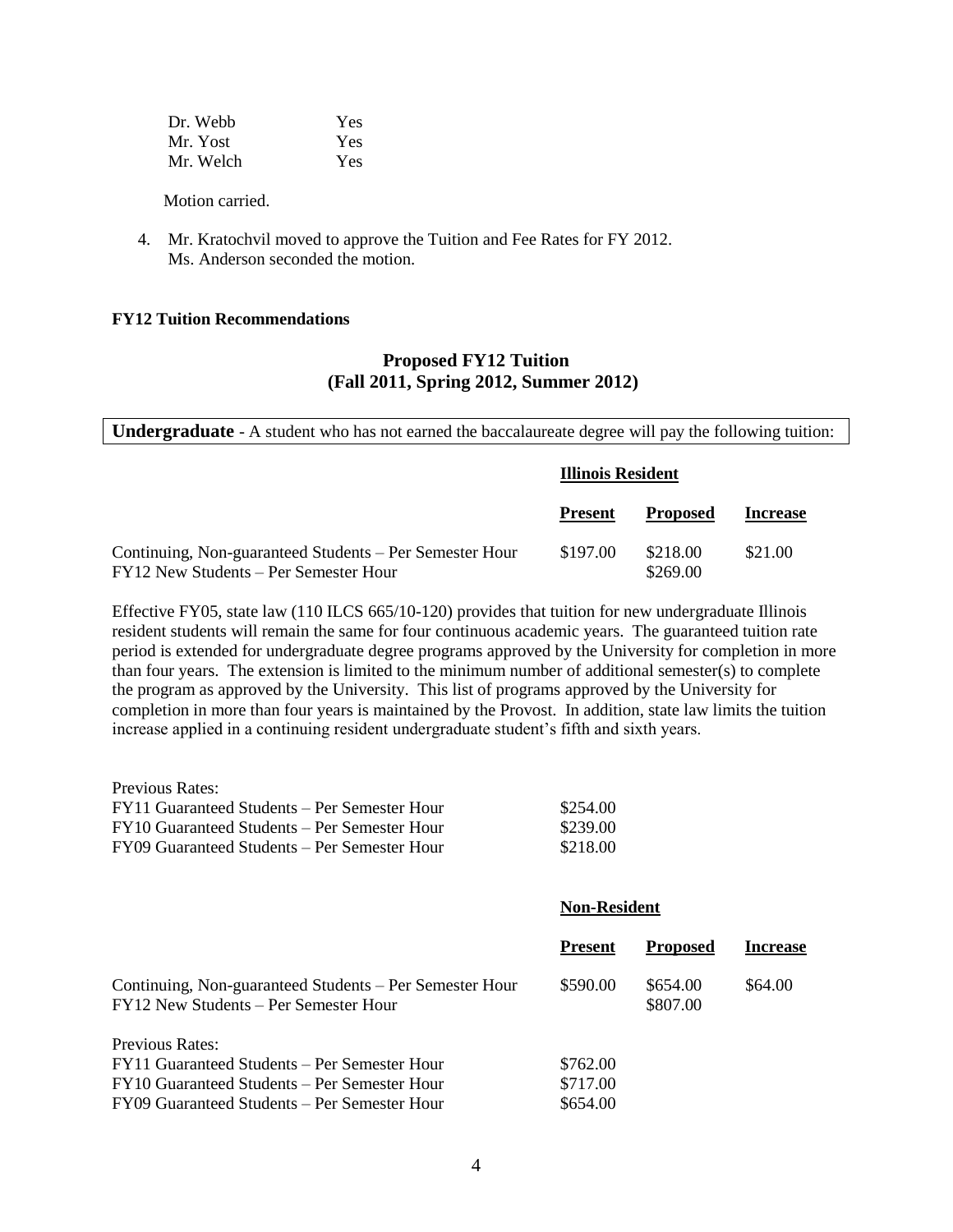**Graduate -** A post-baccalaureate student will pay the following tuition (regardless of the level of courses in which he/she enrolls):

|                          |                     | <b>Illinois Resident</b> |                 |
|--------------------------|---------------------|--------------------------|-----------------|
|                          | <b>Present</b>      | <b>Proposed</b>          | <b>Increase</b> |
| <b>Per Semester Hour</b> | \$254.00            | \$269.00                 | \$15.00         |
|                          | <b>Non-Resident</b> |                          |                 |
|                          | <b>Present</b>      | <b>Proposed</b>          | <b>Increase</b> |
| <b>Per Semester Hour</b> | \$686.00            | \$645.00                 | $-$ \$41.00     |

# **FY12 Fee Increase Recommendations**

| <b>Proposed FY12 Student Fee Increases</b> |
|--------------------------------------------|
| (Fall 2011, Spring 2012, Summer 2012)      |

|                               |              | <b>Present</b> | <b>Proposed</b> | <b>Increase</b> |
|-------------------------------|--------------|----------------|-----------------|-----------------|
| <b>Campus Improvement Fee</b> | FY12 \$14.50 |                | \$17.00         | \$2.50          |
| (Per Semester Hour)           | FY13 \$17.00 |                | \$19.50         | \$2.50          |
|                               | FY14 \$19.50 |                | \$22.00         | \$2.50          |

Rationale: Additional resources generated from the fee will be used for renovations in labs and classrooms in the physical sciences building and life sciences building and to support new construction.

|                                  | <b>Present</b> | <b>Proposed</b> | <b>Increase</b> |
|----------------------------------|----------------|-----------------|-----------------|
| <b>Lantz-O'Brien Operations/</b> | FY12 \$2.50    | \$3.00          | \$.50           |
| <b>Bond-Revenue Fee</b>          | FY13 \$3.00    | \$3.50          | .50             |
| (Per Semester Hour)              | FY14 \$3.50    | \$4.00          | .50             |

Rationale: Additional resources generated from the fee will be used to: replace roofs, ceilings, and plumbing; repair outdoor basketball and tennis courts; improve heating, air conditioning, and ventilation; renovate bathrooms; and repair the Panther Trail.

|                         | <b>Present</b> | <b>Proposed</b> | <b>Increase</b> |
|-------------------------|----------------|-----------------|-----------------|
| <b>Grant-in-Aid Fee</b> | FY12 \$144.72  | \$149.79        | \$5.07          |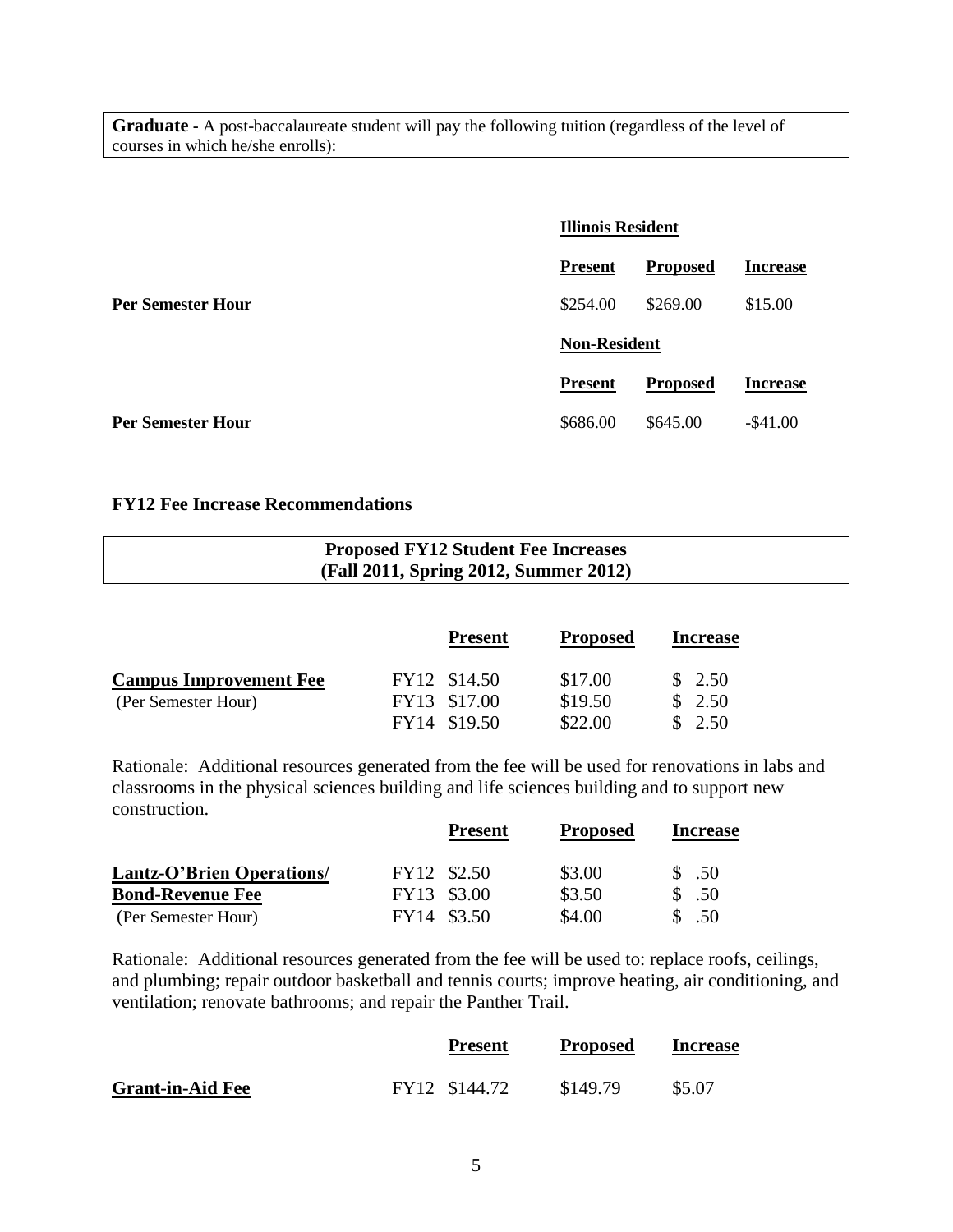\*In 1982, the Board of Governors approved the indexing of the Grant-in-Aid fee equal to the increase in the approved room and board rates (approved at the January 14, 2011 BOT meeting). For FY12 a rate of 3.5% is applied to the Grant-in-Aid Fee.

Roll was called and the vote was as follows:

| Ms. Anderson   | Yes |
|----------------|-----|
| Mr. Kratochvil | Yes |
| Ms. Nimmons    | Yes |
| Mr. O'Rourke   | Yes |
| Dr. Webb       | Yes |
| Mr. Yost       | Yes |
| Mr. Welch      | Yes |

Motion carried.

5. Mr. Yost moved to grant President Perry authority to offer Ms. Summer Perala, Head Women's Soccer Coach, a one-year extension of her contract for the period January 1, 2012 through December 31, 2012. Dr. Webb seconded the motion.

Roll was called and the vote was as follows:

| Ms. Anderson   | Yes |
|----------------|-----|
| Mr. Kratochvil | Yes |
| Ms. Nimmons    | Yes |
| Mr. O'Rourke   | Yes |
| Dr. Webb       | Yes |
| Mr. Yost       | Yes |
| Mr. Welch      | Yes |

Motion carried.

6. Dr. Webb moved to approve the Internal Audit Charter for Eastern Illinois University. Mr. Kratochvil seconded the motion

### Eastern Illinois University Internal Audit Charter

1. **Purpose:** Internal auditing is an independent, objective assurance and consulting activity designed to add value and improve Eastern Illinois University's (University's) operations. The internal audit function is an integral part of the University's control system. The internal audit review and appraisal process does not relieve other University personnel of the responsibilities assigned to them.

### 2. **Authority:**

a. The Department functions in accordance with the Fiscal Control and Internal Auditing Act (FCIAA), enacted by the State of Illinois. The FCIAA establishes a State Internal Audit Advisory Board (SIAAB) who has adopted the "International Standards for the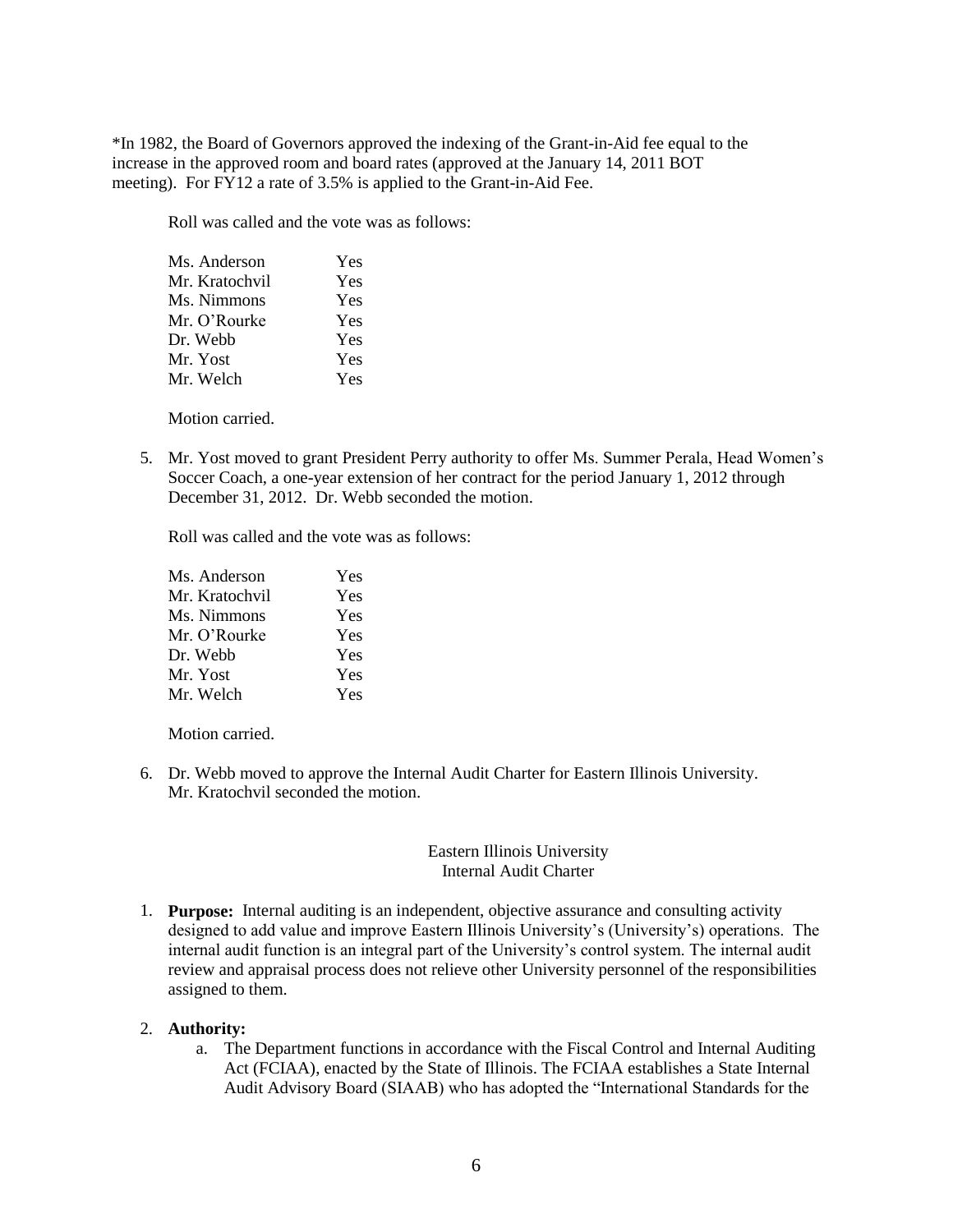Professional Practice of Internal Auditing", which includes a Code of Ethics and Definition of Internal Auditing.

b. The FCIAA requires that the Internal Auditing Director (Director) report to the President and have direct communications with the Board of Trustees. Auditing shall be free from all operational duties and will have complete unrestricted access to all University records, property, electronic media and personnel relevant to the performance of its work.

### 3. **Responsibility:**

- a. The Internal Audit Office is responsible for providing the University's administrators and Board members with information about the adequacy and the effectiveness of the University's system of internal controls and quality of operating performance. To accomplish this responsibility, all institutional activities are subject to audit.
- b. *T*he scope of internal auditing encompasses examining and evaluating the adequacy and effectiveness of the University's systems of internal control and the quality of operating performance against established standards in carrying out assigned responsibilities.
- c. The Director is generally responsible for the administration of this charter and for functionally directing internal audit activities throughout the University.
- d. Eastern Illinois University administrators are responsible for providing internal auditors with timely access to records, personnel, and physical properties which the Director has determined to be relevant and for making sure that prompt, pertinent, and comprehensive responses are made to audit recommendations.

Roll was called and the vote was as follows:

| Ms. Anderson    | Yes |
|-----------------|-----|
| Mr. Kratochvil  | Yes |
| Ms. Nimmons     | Yes |
| Mr. O'Rourke    | Yes |
| Dr. Webb        | Yes |
| Mr. Yost        | Yes |
| Mr. Welch       | Yes |
| Motion carried. |     |
|                 |     |

7. Ms. Nimmons moved to approve the naming of Room 1691 in Coleman Hall, the "Kenneth Hadwiger Communication Laboratory." Mr. O'Rourke seconded the motion.

Kenneth Hadwiger, Ph.D., was a faculty member in the Department of Communication Studies for 32 years and retired in 1996. He was instrumental in the creation of the communication laboratory and was influential in the introduction of computer-mediated communication and technology related course work in the department.

Roll was called and the vote was as follows:

| Ms. Anderson   | Yes |
|----------------|-----|
| Mr. Kratochvil | Yes |
| Ms. Nimmons    | Yes |
| Mr. O'Rourke   | Yes |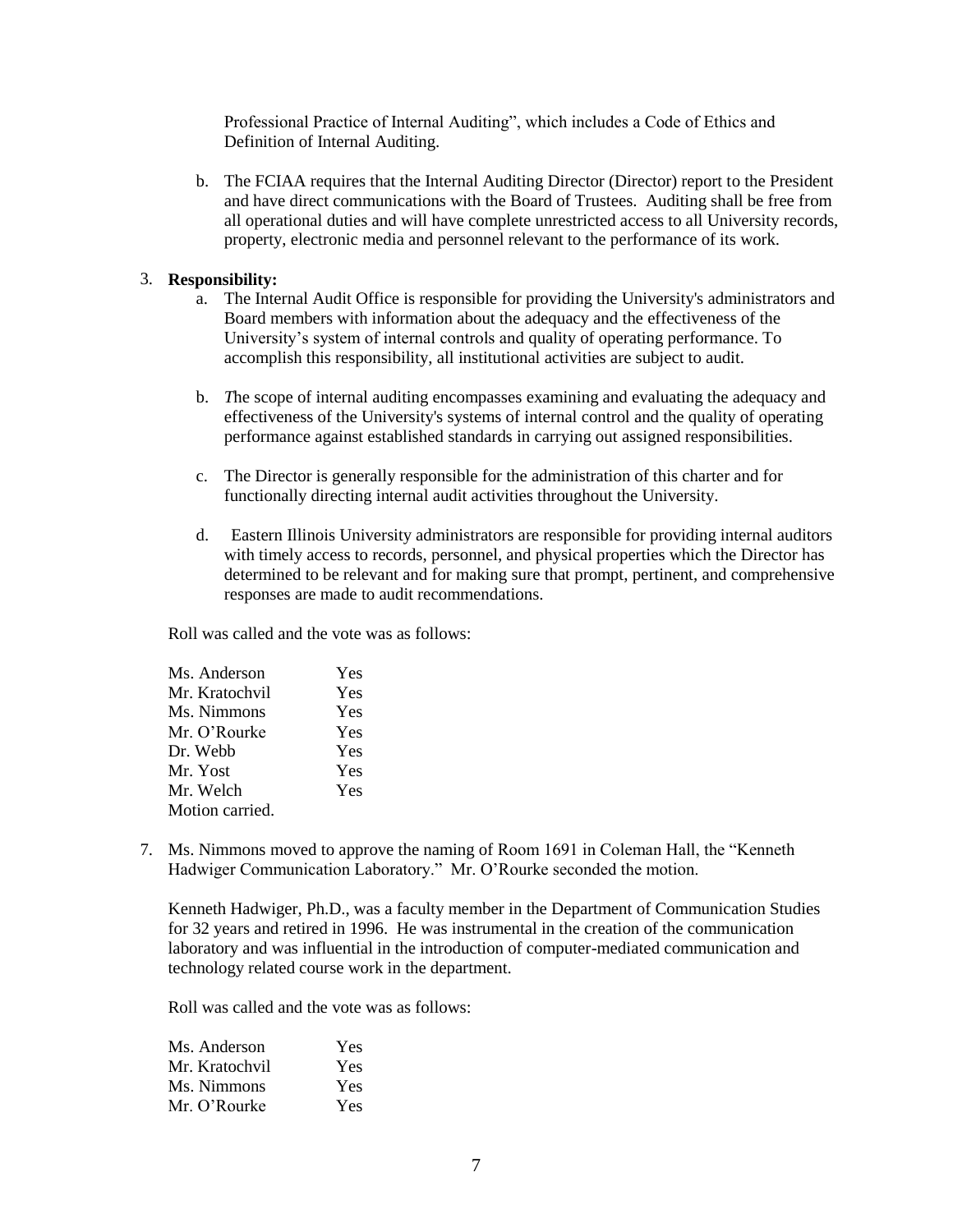| Dr. Webb  | Yes |
|-----------|-----|
| Mr. Yost  | Yes |
| Mr. Welch | Yes |

8. Mr. Kratochvil moved to approve the 2012 Meeting Calendar for the Board of Trustees. The meeting dates are: January 20, 2012 (Friday); March 2, 2012 (Friday); April 13, 2012 (Friday); June 18, 2012 (Monday); September 21, 2012 (Friday); and November 9, 2012 (Friday). Ms. Nimmons seconded the motion.

Roll was called and the vote was as follows:

| Ms. Anderson   | Yes |
|----------------|-----|
| Mr. Kratochvil | Yes |
| Ms. Nimmons    | Yes |
| Mr. O'Rourke   | Yes |
| Dr. Webb       | Yes |
| Mr. Yost       | Yes |
| Mr. Welch      | Yes |

Motion carried.

9. Mr. Welch departed from the agenda to read a commendation presented on behalf of the Board to Don Yost who is resigning his position on the Board of Trustees.

### **Commendation Presented to Don Yost**

WHEREAS, Mr. Don Yost has devoted his career to bettering society as an exemplary businessman and community servant, while generously supporting Eastern Illinois University in its educational and athletic ventures; and

WHEREAS, Mr. Yost has been an outstanding contributor to the community and state through his current role on the Illinois Health Facilities and Service Review Board and his past service in numerous professional and community organizations, including the Illinois Prisoner Review Board, Illinois Association of School Business Officials Board, Lake Land College Foundation Board, Charleston Excellence in Education Foundation (for which he served as the charter president), Charleston Area Chamber of Commerce Board (for which he served as director), and Coles Together Economic Development Board (for which he served as vice president); and

WHEREAS, Mr. Yost, a statewide developer of multi-family senior facilities in central and southern Illinois, has had a long and distinguished career that previously included serving as business manager/treasurer for Carbondale Community High School District 165, an administrator for the Illinois Department of Corrections, and owner of Stix Restaurant & Banquet Facility; and

WHEREAS, as a 2004 graduate of the EIU Board of Trustees bachelor's degree program, Mr. Yost is a wonderful role model for adults with the desire to further their education; and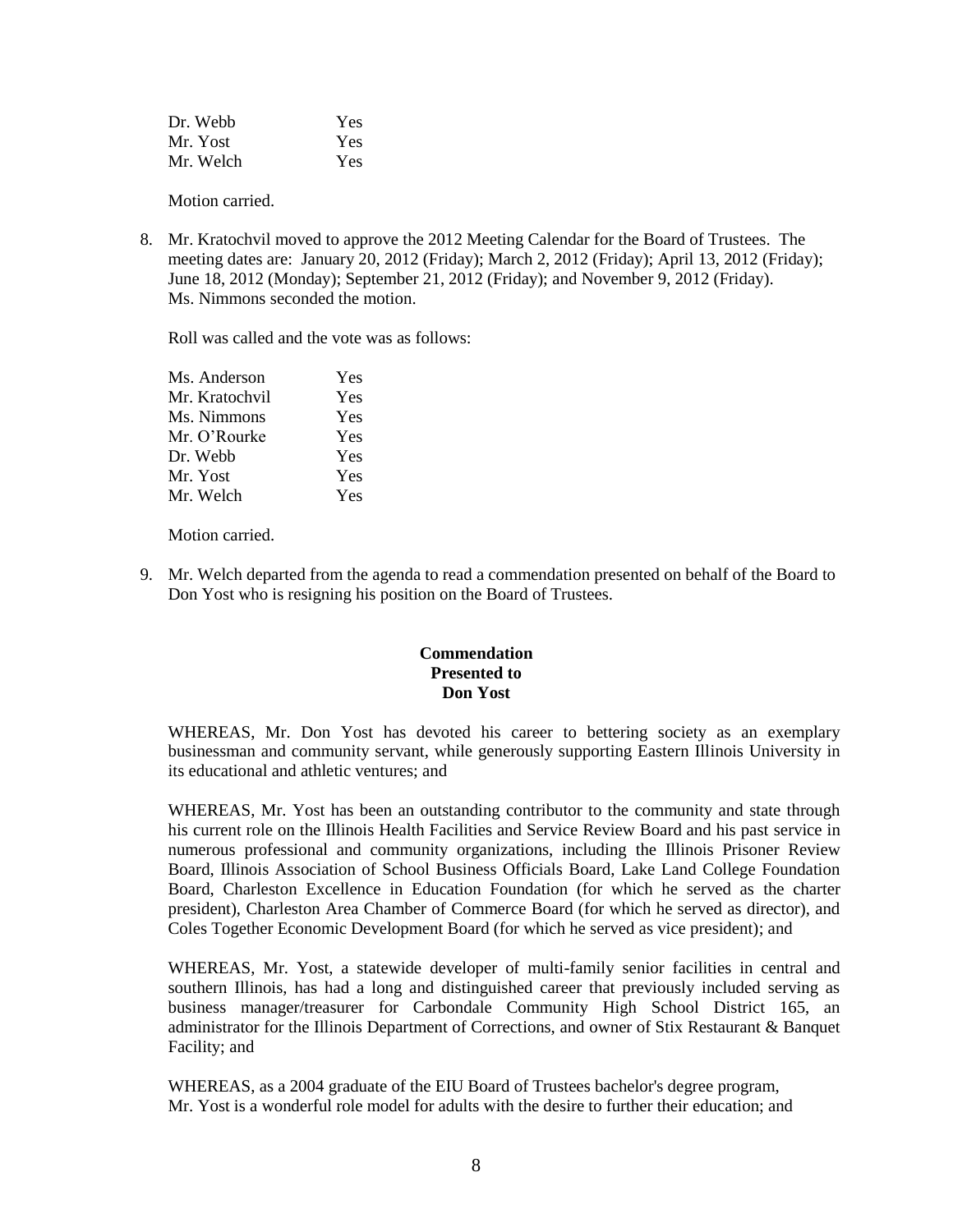WHEREAS, Mr. Yost's unwavering support of EIU athletics, including serving as a member of the most recent NCAA Reaccreditation Steering Committee and a past president of the EIU Panther Club, is evidenced by his receipt of EIU Athletics' Glen Hesler Distinguished Service Award and his 1999 induction into the EIU Hall of Fame; and

WHEREAS, Mr. Yost has been a valuable EIU Board of Trustees member from 2005 to 2011, a time period that included such campus milestones as the hiring of President William Perry; the creation of the new nursing program; the rededication of Blair Hall; the completion of the Doudna Fine Arts Center renovation and expansion; the opening of the Student Success Center; the construction of the Dr. Louis M. Grado Building, which houses Textbook Rental Service; the approval of the Renewable Energy Center, which is nearing completion; and the launch of EI&U, the university's largest fundraising campaign, which is nearing its \$50 million goal.

NOW, THEREFORE, BE IT RESOLVED THAT the members of the Eastern Illinois University Board of Trustees, along with the University's administration, faculty and staff, do hereby express their utmost gratitude to Mr. Don Yost for his dedicated service to Eastern Illinois University and the people of Illinois, and do hereby thank him for his past, present and future service to the University and the community at large.

Following the reading of the commendation, Ms. Nimmons, President Perry, and Mr. O'Rourke each spoke briefly expressing appreciation and gratitude for Mr. Yost's friendship, guidance, and service during his appointment on the Board of Trustees.

Mr. Welch also recognized Ms. Christy Anderson for her service on the Board and presented her with a gift as a token of appreciation.

10. Annual meeting and the election of officers for the Board of Trustees 2011-2012 term. Mr. Brad Ingram conducted the election.

Mr. Welch nominated Dr. Robert Webb for Chairperson; Mr. Kratochvil seconded the nomination. Dr. Robert Webb was elected Chairperson by secret ballot.

Dr. Webb nominated Mr. Bill O'Rourke for Secretary; Mr. Kratochvil seconded the nomination. Mr. Bill O'Rourke was elected Secretary by secret ballot.

Mr. O'Rourke nominated Mr. Roger Kratochvil for Vice Chairperson; Mr. Yost seconded the nomination.

Roll was called and the vote was as follows:

| Ms. Anderson   | Yes     |
|----------------|---------|
| Mr. Kratochvil | Abstain |
| Ms. Nimmons    | Yes     |
| Mr. O'Rourke   | Yes     |
| Dr. Webb       | Yes     |
| Mr. Yost       | Yes     |
| Mr. Welch      | Yes     |

Mr. Roger Kratochvil was elected Vice Chairperson.

Mr. Kratochvil nominated Mr. Leo Welch for Member Pro-Tem of the Executive Committee;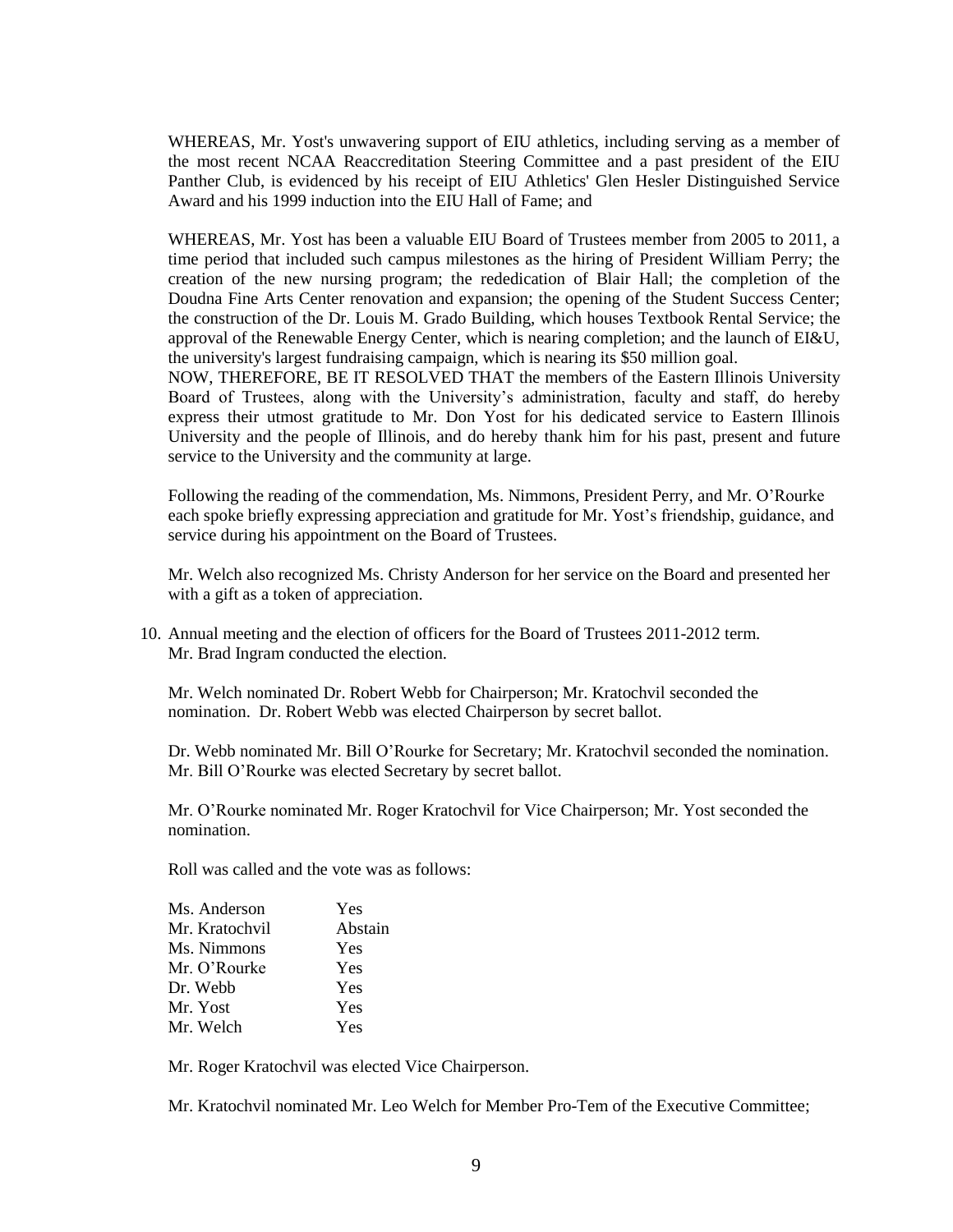Mr. O'Rourke seconded the nomination.

Roll was called and the vote was as follows:

| Ms. Anderson   | Yes     |
|----------------|---------|
| Mr. Kratochvil | Yes     |
| Ms. Nimmons    | Yes     |
| Mr. O'Rourke   | Yes     |
| Dr. Webb       | Yes     |
| Mr. Yost       | Yes     |
| Mr. Welch      | Abstain |
|                |         |

Mr. Leo Welch was elected Member Pro-Tem.

Mr. Yost left the meeting at 2:40 p.m.

### **Information Item**

#### **President's Report**

Dr. Perry asked Dr. Nadler to share information on Student Affairs and Student Life. Dr. Nadler reported on four areas of Student Affairs: student community service, health & wellness, veterans' services, and integrative learning. Dr. Nadler mentioned several aspects to these areas, including Dr. Perry's goal for students to contribute 100,000 hours of community service annually by 2013; the health fair, health and financial wellness initiatives, and improvements to the Student Rec Center and surrounding areas; and Mike Ruybal, Coordinator of Veterans & Military Personnel Student Services, and some of the ongoing veterans' affairs projects. Dr. Nadler then asked Justin Schuch, College Student Affairs graduate student, to share some of his own experiences with integrative learning.

### **Report from Board Chair**

Mr. Welch shared information on the National Center for Study of Collective Bargaining in Higher Education conference. Mr. Welch and Dr. Perry attended this conference, with Mr. Welch serving as moderator to a panel, and Dr. Perry participating on one of the panels.

#### **Committee Reports**

Executive/Planning Committee – Mr. Welch reported that the committee participated in an exercise on strategic planning, to identify possible trends or issues that could be facing the university in the future.

Board Relations Committee – Ms. Nimmons shared that the committee was updated on undergraduate recruiting, and a green feature ad that the Marketing & Communications Office is working on. She also reported that as of the end of March, the capital campaign has reached \$44 million, which is 88 percent of the total goal. She thanked Mr. Martin and Ms. Patti Stratton for the work they and their staff have done.

Finance/Audit Committee – Dr. Webb mentioned the possible outsourcing of the student email program, and the fact that work is underway on the track and football field at O'Brien Stadium.

Board Regulations – No report.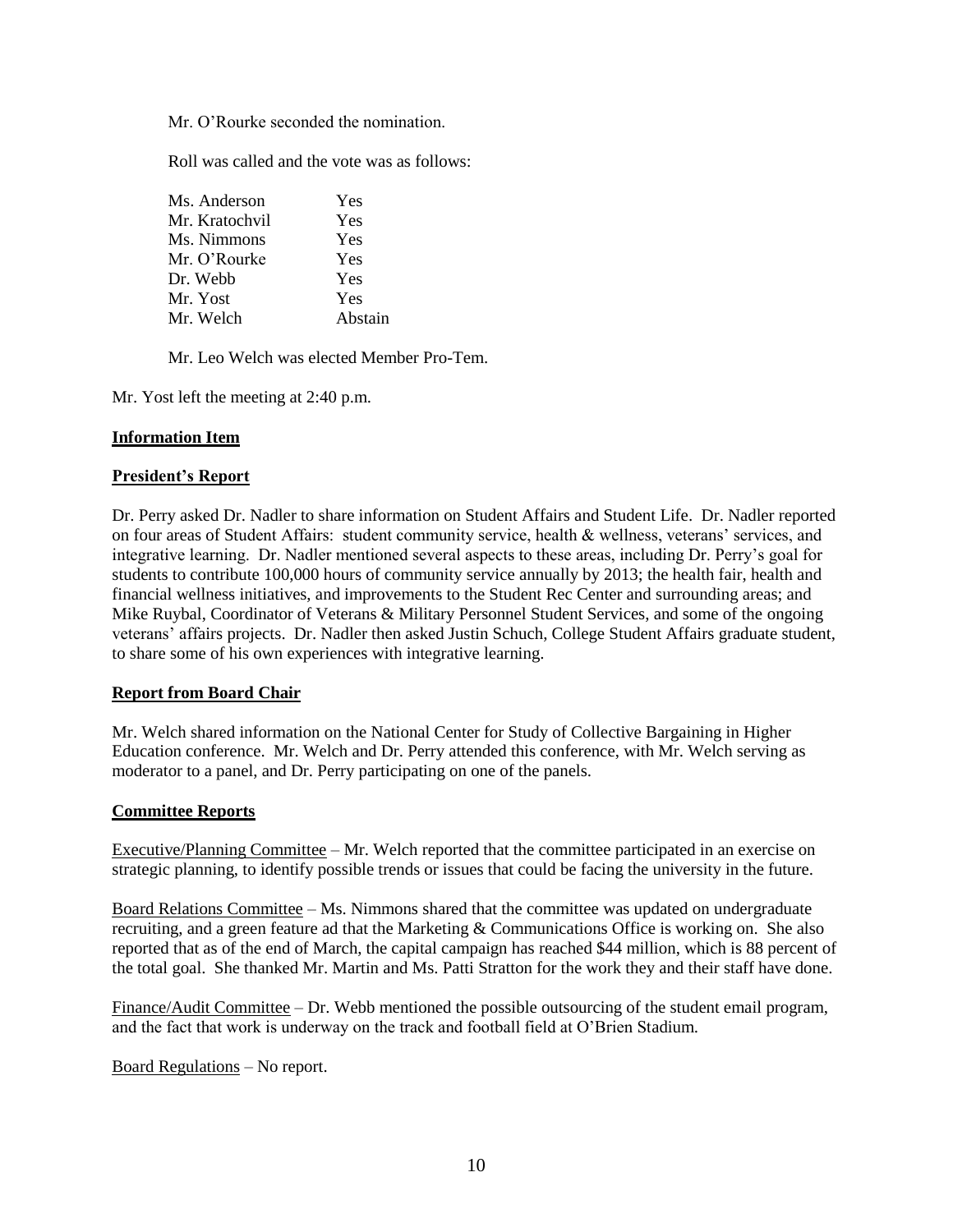Academic and Student Affairs Committee – Mr. Welch reported that the committee was given an overview of proposed tuition & fees for FY12, and also reviewed the possibility of video board displays that would be located throughout campus.

## **Reports from Constituencies**

Student Government – Ms. Christy Anderson, Student Trustee, provided a report from Student Government. Ms. Anderson shared that Michelle Murphy, student body president, could not attend the meeting due to family illness and class obligations. Ms. Anderson reported that student government elections had been held recently, with all executive positions being filled. She also mentioned the Student Action Team's successful lobbying on behalf of performance based funding.

### **Summary of Purchases \$100,000 - \$249,999**

| <b>Vendor</b>           | <b>Type of Purchase</b>                                                                                                                            | <b>Bids</b> | Amount    |
|-------------------------|----------------------------------------------------------------------------------------------------------------------------------------------------|-------------|-----------|
| <b>RATIO</b> Architects | Design services to replace the<br>track and turf of the football<br>field at O'Brien Stadium.                                                      |             | \$212,300 |
| NT-MDT America, Inc.    | Scanning probe microscope<br>for use in laboratory courses<br>and various research projects.                                                       | $1**$       | 218,869   |
| CDW-G                   | Third year of a three year<br>agreement to acquire a campus-<br>wide license with associated<br>maintenance and support for<br>Microsoft software. | a           | 107,557   |

\*Vendor selection made in accordance with the Qualifications Based Selection (QBS) Act.

\*\*One additional bid was received but did not meet specifications.

a Renewal of an existing contract.

### **Deposit and Investment Report**

For the quarter ending March 31, 2011, the University had an average daily invested balance of \$75,910,428.87, and a net average daily balance of \$71,501,856.05. The annualized average yield was .10 percent.

### **University Highlights**

Dr. Perry introduced the new Dean of the Lumpkin College of Business and Applied Sciences, Dr. Mahyar Izadi. Dr. Izadi served as Interim Dean since fall 2010 and, prior to that, was Chair of the School of Technology for 11 years.

### **Adjournment**

Mr. Kratochvil moved to adjourn the meeting. Ms. Nimmons seconded the motion.